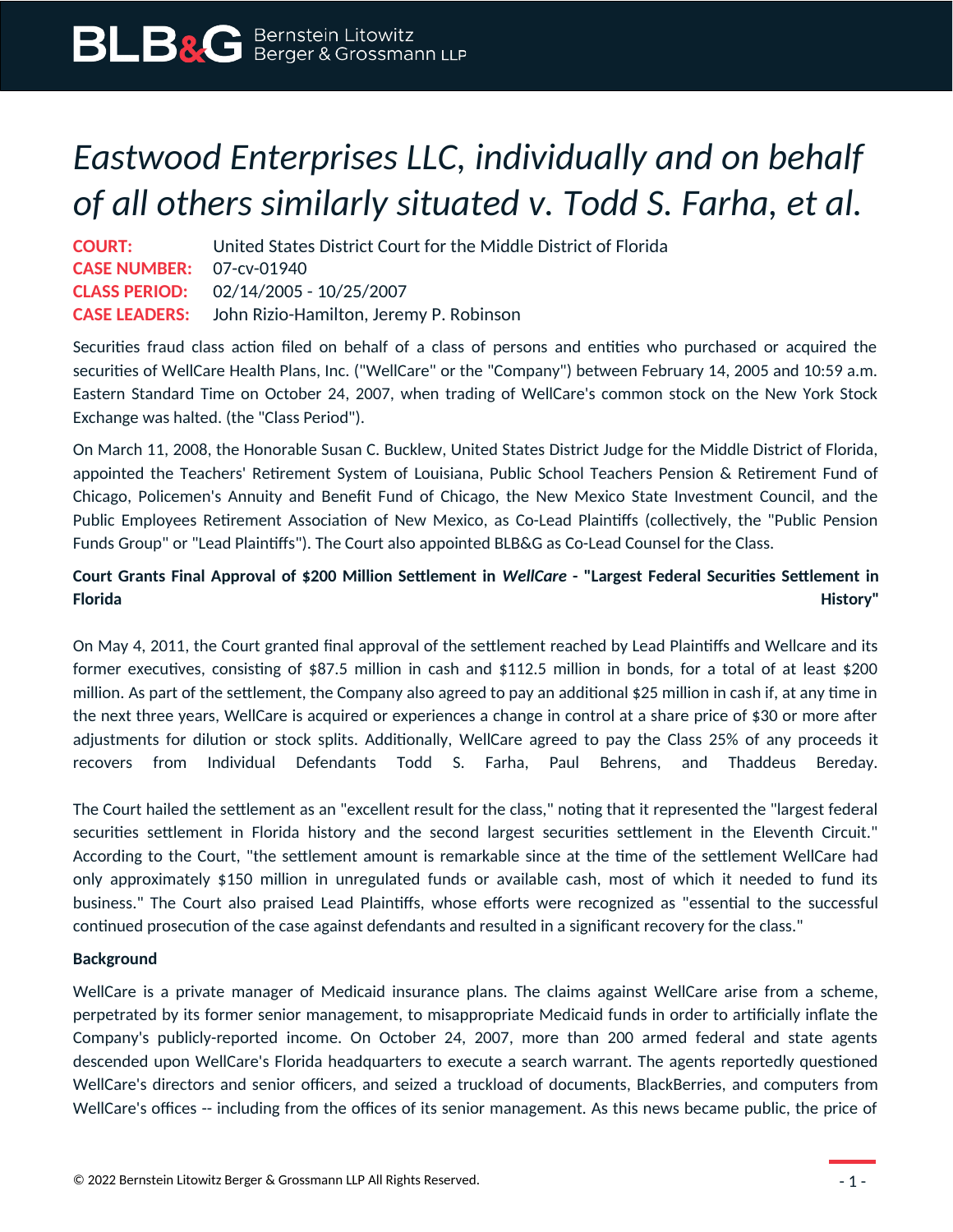

WellCare common stock precipitously fell from \$122.27 per share to \$42.67 -- a decline of approximately 65% -- on the stock's highest trading volume of the year. In the days following the raid, it became known that the Securities and Exchange Commission and several additional state agencies were conducting their own inquiries into WellCare's business practices. Shortly after the raid, the Company's CEO, CFO, and Chief Compliance Officer and General Counsel "resigned," supposedly to pursue other, unidentified interests.

In December of 2007, a former WellCare employee, Gregory West, pled guilty to conspiracy to commit Medicaid fraud in the Middle District of Florida. In his plea agreement, West admitted that as early as 2004, he took part in a conspiracy headed by WellCare's officers with the object of misappropriating Medicaid funds in order to increase WellCare's publicly-reported profit. In July of 2008, WellCare announced that it had illegally withheld approximately \$46 million in Medicaid funds that it was required to return to the States of Florida and Illinois. The Company further announced that as a result of that misconduct, it would restate its financial statements for 2004, 2005, 2006, and the first two quarters of 2007. The restatement has decreased the Company's net income by between 5% and 14% for the affected periods.

On October 31, 2008, BLB&G filed a Consolidated Class Action Complaint on behalf of the Public Pension Funds Group. The Defendants moved to dismiss the Complaint on January 23, 2009. BLB&G filed Lead Plaintiffs' opposition brief on March 13, 2009, and Defendants filed their reply briefs on April 24.

On May 5, 2009, WellCare entered into a Deferred Prosecution Agreement ("DPA") with the U.S. Attorney for the Middle District of Florida and the Florida Attorney General. In the DPA, WellCare admitted that since mid-2002 it had misappropriated at least \$40 million from the Medicaid program in order to inflate its income, and agreed to be charged with one count of criminal conspiracy, pay restitution and a fine totaling \$80 million, and cooperate in the government's investigation of its former senior management. On May 13, the Company further agreed to a consent judgment in an action by the SEC, which requires WellCare to pay a \$10 million penalty for artificially inflating its publicly-reported net income throughout its entire history as a public company.

On September 28, 2009, the Hon. Virginia M. Hernandez Covington, to whom the case has been transferred, denied Defendants' motions to dismiss the Complaint in their entirety, holding that the Complaint adequately alleged that Defendants knowingly or recklessly engaged in the scheme described above.

## **Case Documents**

- March 30, 2011 Lead Counsel's Motion and Incorporated Memorandum of Law for an Award of Attorneys' Fees and Reimbursement of Litigation Expenses
- March 30, 2011 Exhibit I Firm Resume
- **March 30, 2011 Declaration of Marc I. Gross, Esq., of Pomerantz Haudek Grossman & Gross LLP in Support 6** of an Attorneys' Fees and Expenses Award
- March 30, 2011 Declaration of Barrack, Rodos & Bacine in Support of Application for Award of Attorneys' Fees and Reimbursement of Expenses
- March 30, 2011 Exhibit E
- March 30, 2011 Declaration of Steven B. Singer in Support of Application for Attorneys' Fees and Reimbursement of Expenses Filed on Behalf of Bernstein Litowitz Berger & Grossmann LLP